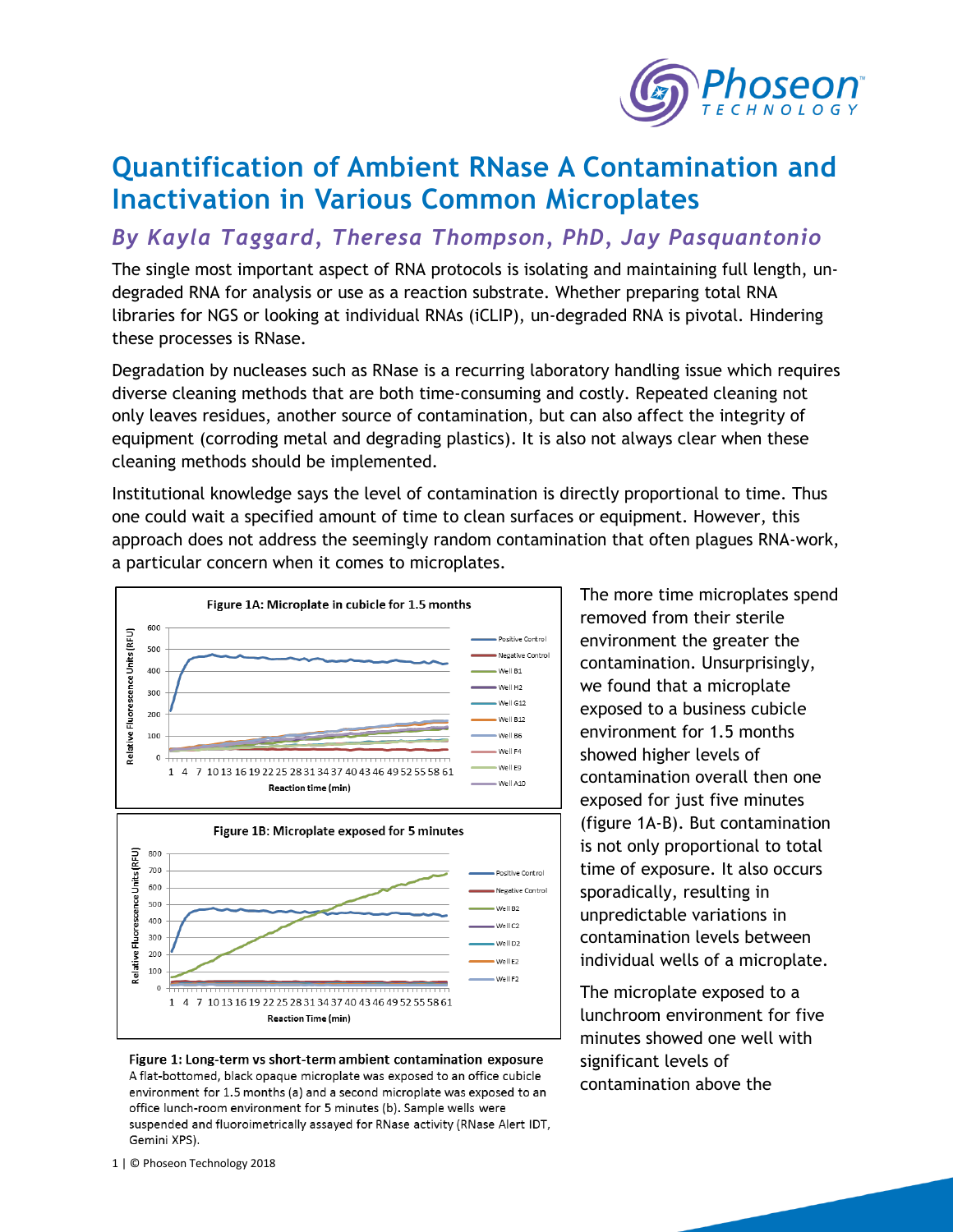negative control while all other wells showed no significant contamination (figure 1B). This one well represents instantaneous contamination irrespective of the total time of exposure. Implying that simply limiting exposure to environmental RNase does not ensure your microplate is free of contamination.

Up to this point laboratories doing RNA work have been forced to bear the weight of this random ambient contamination in their microplates, repeating lengthy protocols while hoping the contamination is not also repeated. In our studies of RNase A inactivation with a high intensity UV LED scanning array, we found the burden RNase contamination can be significantly reduced.

Working from previous knowledge that 275nm and 365nm sources work synergistically to speed RNase A inactivation (1), we used these wavelengths on Greiner Bio-One flat-bottomed black opaque microplates. Sample wells were first treated with 0.01u/mL of RNase A. We then used 1.4 W/cm  $^2$  of 275nm light and 700 mW/cm  $^2$  of 365nm light (figure 2C) on a scanning array to decontaminate the doped wells. Once efficacy was confirmed on Greiner

| <b>Figure 2A: Tapered Wells</b> |              |                                                                                                                                                                                                                                                            | <b>Figure 2B: Round-Bottomed Wells</b> |              |                                                                           |
|---------------------------------|--------------|------------------------------------------------------------------------------------------------------------------------------------------------------------------------------------------------------------------------------------------------------------|----------------------------------------|--------------|---------------------------------------------------------------------------|
| <b>Plate material</b>           | Color        | Wavelength and power                                                                                                                                                                                                                                       | <b>Plate material</b>                  | Color        | Wavelength and power                                                      |
| Polypropylene                   | White        | 275nm - 1.0 W/cm <sup>2</sup><br>375nm - 900 mW/cm <sup>2</sup>                                                                                                                                                                                            | Polypropylene                          | White        | 275nm - 1.2 W/cm <sup>2</sup><br>375nm - 900 mW/cm <sup>2</sup>           |
|                                 |              |                                                                                                                                                                                                                                                            |                                        | <b>Black</b> | 275nm - 1.2 W/cm <sup>2</sup>                                             |
| <b>Polystyrene</b>              | White        | 275nm - 1.0 W/cm <sup>2</sup><br>375nm - 900 mW/cm <sup>2</sup>                                                                                                                                                                                            |                                        |              | 375nm - 900 mW/cm <sup>2</sup>                                            |
|                                 |              |                                                                                                                                                                                                                                                            | <b>Polystyrene</b>                     | White        | 275nm - 1.4 W/cm <sup>2</sup>                                             |
|                                 |              |                                                                                                                                                                                                                                                            |                                        | <b>Black</b> | 275nm - 1.4 W/cm <sup>2</sup>                                             |
| PET                             | White        | 275nm - 1.0 W/cm <sup>2</sup><br>375nm - 900 mW/cm <sup>2</sup>                                                                                                                                                                                            | Polyvinyl<br><b>Chloride (PVC)</b>     | Clear        | *plate was deformed when<br>exposed to any amount of<br>275 of 375 light. |
|                                 | <b>Black</b> | 275nm - 1.0 W/cm <sup>2</sup><br>375nm - 900 mW/cm <sup>2</sup>                                                                                                                                                                                            | <b>Figure 2C: Flat-Bottomed Wells</b>  |              |                                                                           |
|                                 |              |                                                                                                                                                                                                                                                            | <b>Plate material</b>                  | Color        | Wavelength and power                                                      |
| Polycarbonate/<br>polypropylene | Clear        | 275nm - 1.0 W/cm <sup>2</sup><br>375nm - 900 mW/cm <sup>2</sup>                                                                                                                                                                                            | Polypropylene                          | <b>Black</b> | 275nm - 1.4 W/cm <sup>2</sup><br>375nm - 700 mW/cm <sup>2</sup>           |
|                                 |              | Figure 2: Inactivation of RNaseA on various microplate types<br>Microplates with different well shapes, material type and color were tested for the lowest<br>intensity of 275nm alone or 275nm and 365nm light necessary to achieve total inactivation of |                                        |              |                                                                           |

0.01u/mL of RNaseA contamination. Light source was a scanning UV LED array with each scan

plates, we began testing microplates of other materials, colors, and well shapes.

Each plate was first melt-tested to determine the intensity of UV light it could withstand. Some plate materials proved to be incompatible with the highintensity UV at RNase inactivation wavelengths (figure 2B).

We then determined the

minimum intensity of light necessary to successfully inactivate RNase A in each plate type. Figure 2 outlines the various kinds of plates that were tested and what levels of UV were necessary.

With a high-intensity, scanning UV LED array we effectively decontaminated the most common microplate types in less than five minutes. This protocol does not leave any residue as chemicals and sprays often do. Furthermore, by implementing this protocol prior to every run, the integrity of your RNA library or sequence is secure.

lasting under five minutes.

A: microplates with tapered wells B: microplates with round-bottomed wells C: microplate with flat-bottomed wells